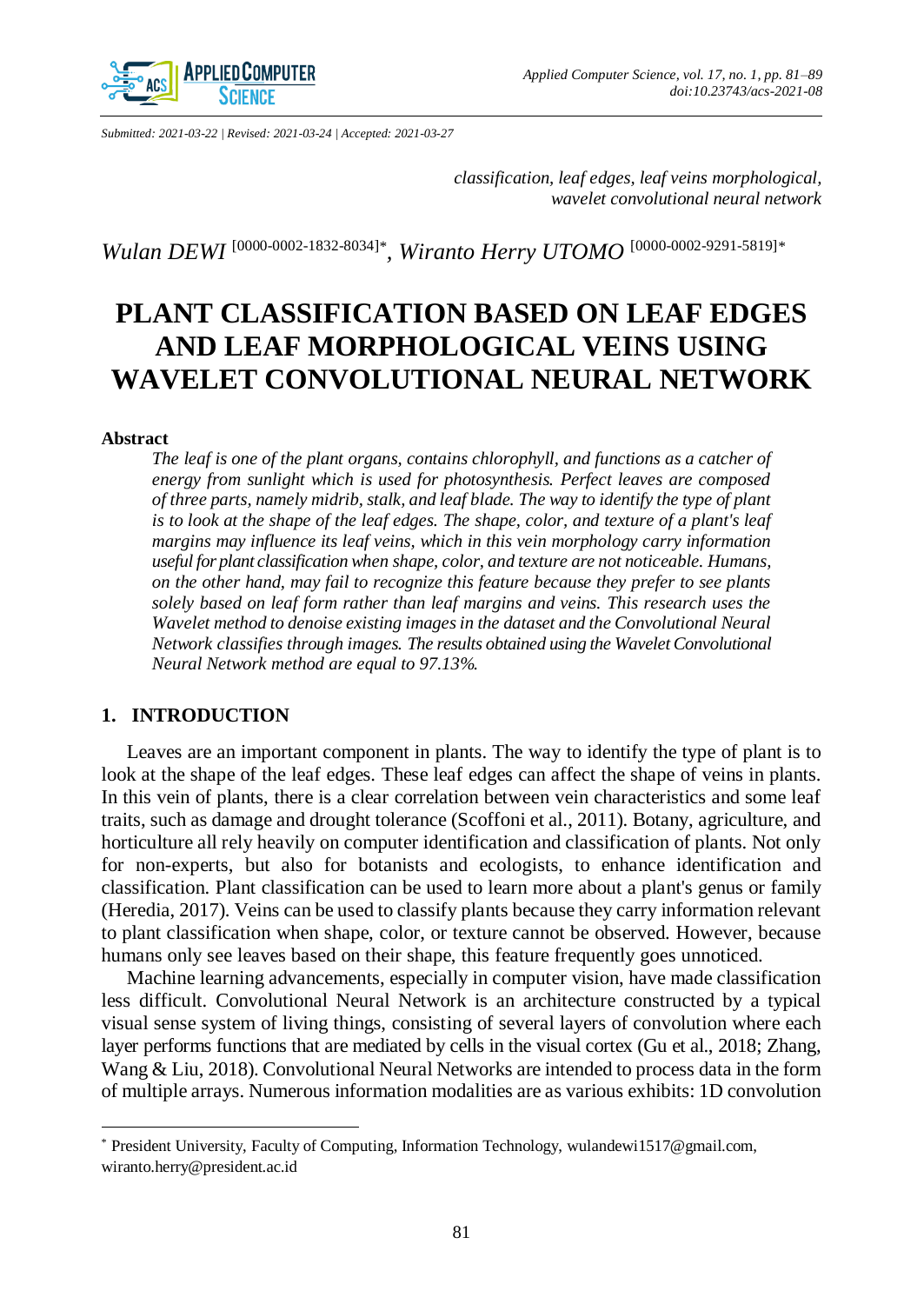for signs and groupings, including language; 2D convolution for picture or sound spectrograms; and 3D convolution for video or volumetric images (Lecun, Bengio & Hinton, 2015). Convolutional Neural Networks have evolved over time, from 5 layers to 50 layers. Based on its development, there are 10 common Convolutional Neural Network architectures, namely LeNet-5 (Choi et al., 2005), AlexNet (Krizhevsky, Sutskever & Hinton, 2012), VGG-16 (Simonyan & Zisserman, 2015), Inception-v1 (Szegedy et al., 2015), Inception-v3 (Szegedy et al., 2016), ResNet-50 (He, Zhang, Ren & Sun, 2016), Xception (Chollet, 2017), Inceptionv4 (Szegedy, Ioffe, Vanhoucke & Alemi, 2017), Inception-RestNets (Szegedy et al., 2017), and ResNeXt-50 (Xie, Girshick & Doll, 2017). Because of its high accuracy, this Convolutional Neural Network architecture is a machine learning approach that is often used for image recognition or classification.

Images that are used as a dataset for image recognition or classification will be mixed with a certain amount of noise. Noise will deteriorate the image quality (Hongqiao & Shengqian, 2009). Wavelet transform is often used for image denoising because it has low entropy, high multi-resolution, flexibility, etc. (Song, Ma, Cao & Han, 2016).

Wavelet Convolutional Neural Networks have begun to be widely used, especially in the medical field. In the medical field Wavelet Convolutional Neural Network is used to reconstruct MRI images (Ramanarayanan, Murugesan, Ram & Sivaprakasam, 2020), heart rate classification (Bouny, Khalil & Adib, 2020), and image restoration to repair degraded or degraded images (Liu, Zhang, Zhang, Lin & Zuo, 2018).

In this study, a classification based on the shape of the leaf edges and veins was performed using the Wavelet Convolutional Neural Network technique, where the wavelet serves to denoise the image.

# **2. RELATED WORK**

#### **2.1. Convolutional Neural Network**

Previous research used a Convolutional Neural Network as image processing for plant identification (Lee, Chan, Wilkin & Remagnino, 2015; Grinblat, Uzal, Larese & Granitto, 2016), classification (Yalcin & Razavi, 2016; Dyrmann, Karstoft & Midtiby, 2016; Liu, Yang, Cheng & Song, 2019; Alimboyong & Hernandez, 2019), and classification based on leaf features (Lee, Chan, Mayo & Remagnino, 2017).

#### **2.2. Wavelet**

There are many types of Wavelet Transform, one of which is Discrete Wavelet Transform. Discrete Wavelet Transform has the advantage of temporal resolution, which can capture frequency and location information.

Discrete Wavelet Transformer is widely used for image denoising (Mohideen, Perumal, & Sathik, 2008; Kimlyk & Umnyashkin, 2018), because it produces a non-redundant image representation that gives better spatial and spectral location than image formation.

# **2.3. Wavelet Convolutional Neural Network**

The Wavelet Convolutional Network architecture in Figure 1 illustrates the image processing flow. The Convolutional Neural Network wavelet processes the image fed through a convolution layer with a  $3\times3$  kernel and  $1\times1$  padding. Figures after Conv. Indicates the number of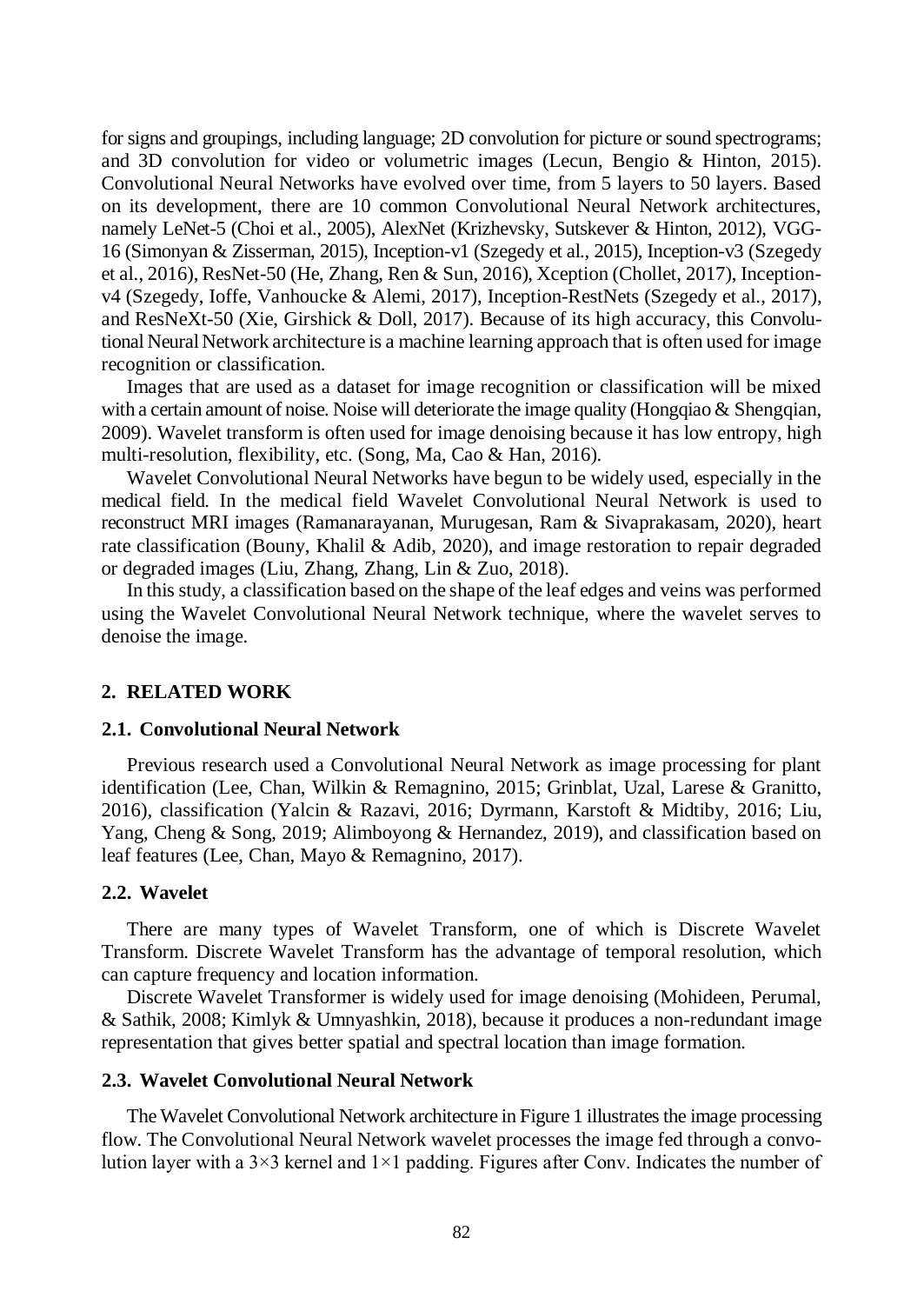output channels. A  $3\times3$  convolutional kernel with stride 2 and  $1\times1$  padding is used to reduce the size of feature maps. The inserted images are decomposed through multi-resolution analysis, then the images are combined. Projection shortcut is performed with  $1\times1$  convolution. The output of the convolutional layer is the vectorization of the combined global mean which is then followed by the fully connected layer (Fujieda, Takayama & Hachisuka, 2018).



**Fig. 1. Convolutional Neural Network Wavelet Architecture (Fujieda et al., 2018)** 

# **3. METHODOLOGY**

There are several steps taken in this research. Table 1 will show details of the steps taken during the study.

| No.            | <b>Research Stage</b> | <b>Description</b>                                                                   |
|----------------|-----------------------|--------------------------------------------------------------------------------------|
| $\mathbf{1}$ . | Literature review.    | The literature review is done by looking for references from journals, books,        |
|                |                       | or the internet regarding previous research related to the research to be carried    |
|                |                       | out, judging by the methods and objects used.                                        |
| $\mathfrak{D}$ | Data collection.      | The data was collected by taking pictures of plant leaves from the internet that     |
|                |                       | matched the type of leaf edge shape and combining them with data from the            |
|                |                       | Swedish dataset.                                                                     |
| $\mathcal{R}$  | Preprocessing         | The data that has been collected are then grouped according to the shape of          |
|                | and processing data.  | the leaf edges and leaf veins. After that it is divided into training data and test  |
|                |                       | data.                                                                                |
| 4.             | WCNN modeling.        | The making of this model is based on the Wavelet Convolutional Neural                |
|                |                       | Network concept.                                                                     |
| 5.             | Analysis and          | At this stage, the results of the plant classification are then analyzed, which      |
|                | evaluation of         | affects the results of the classification of these plants. After that, an evaluation |
|                | results.              | is carried out to whether there is anything that needs to be improved or             |
|                |                       | developed so that the results obtained are as desired.                               |
| 6.             | Conclusions.          | Based on the analysis and evaluation of the results, a conclusion is made on         |
|                |                       | what affects the results of the classification of these plants.                      |

**Tab. 1. Research Implementation Phase**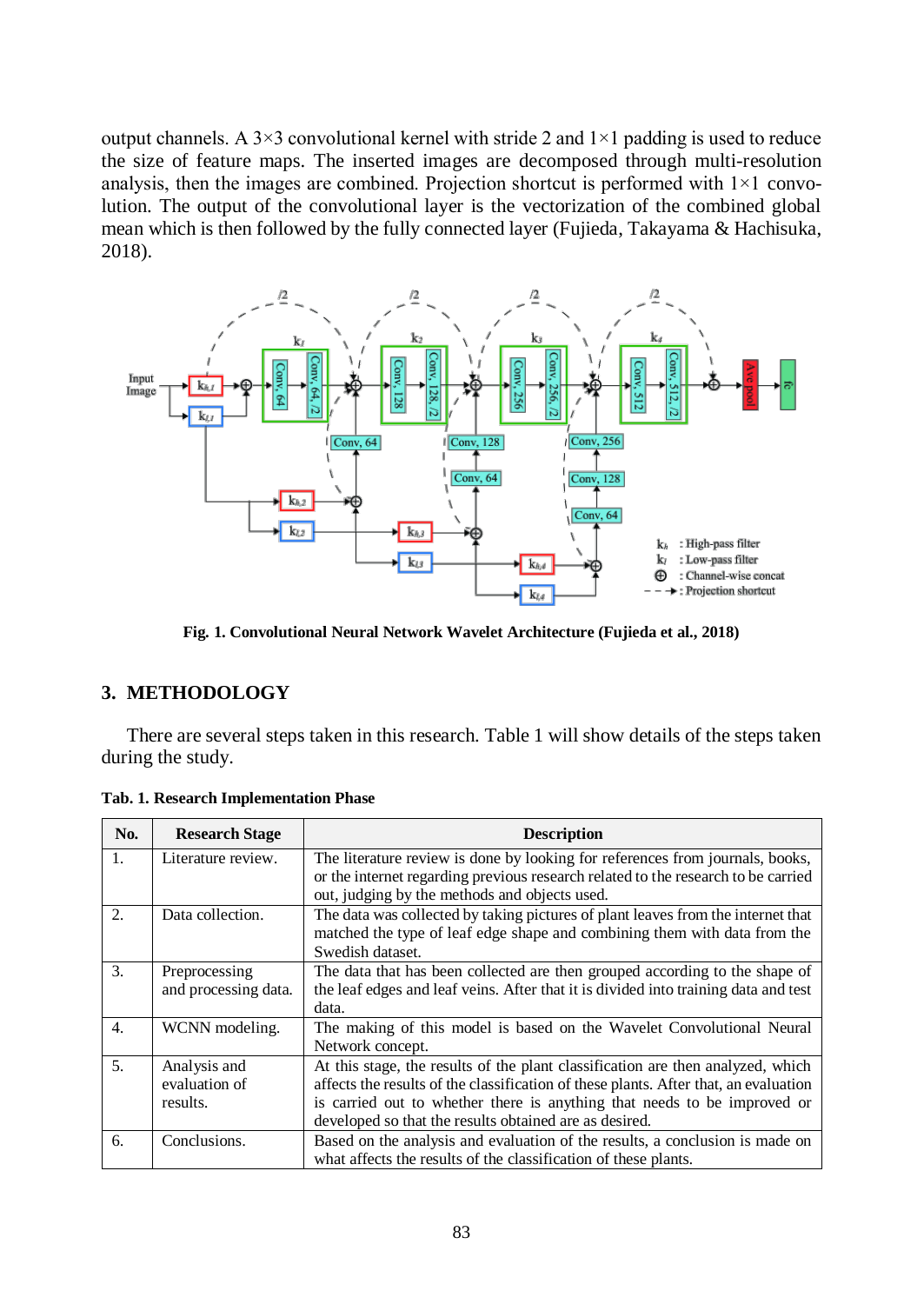# **3.1. Wavelet Convolutional Neural Network**

Convolutional Neural Network is a spatial approach to image processing, such as image classification and identification. The spectral approach is also a good image processing, which is found in Wavelets. The spatial and spectral approaches have different characteristics. However, if these two approaches are combined, it will complement the weaknesses of the spatial approach, where this approach has limitations in multi-resolution analysis.



**Fig. 1. Wavelet Convolutional Neural Network Flowchart**

Figure 2 shows the flow of the classification process using a Wavelet Convolutional Neural Network. First, the image is inserted and then it is transposed from a matrix array to a vector. The inserted image is  $224 \times 224$  in size. After that enter the filter analysis process, where the High Pass Filter and Low Pass Filter are carried out. Analysis filters are used to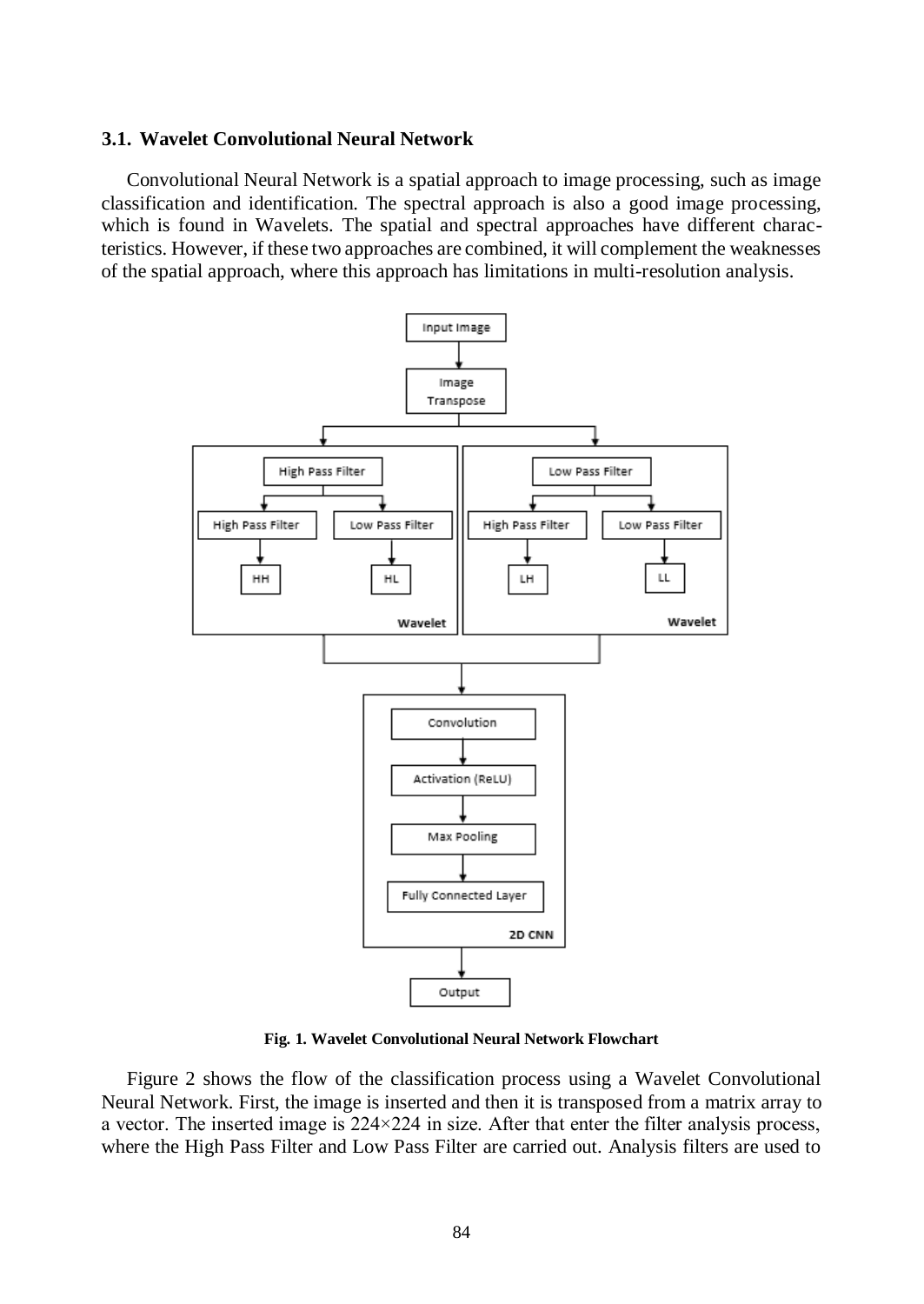obtain approximation and detail. The results of the analysis filter will produce four bands labeled HH, HL, LH, and LL. Then, during preparation, join the Convolutional Neural Network phase, which goes through the convolution layer and uses batch normalization in the network until the activation layer. In both experiments, Adam's optimizer was used, as well as the Rectified Linear Unit (ReLU) as an activation function, and fully connected layer.

## **3.2. Rectified Linear Units**

Activation function using Rectified Linear Units (ReLU), where each negative element is set to 0.0 with no exponential, no multiplication or division operations. The ReLU functions are:

$$
f(x) = max(0, x) \tag{1}
$$

# **3.3. Adam Optimizer**

Optimization uses Adam's optimization algorithm, where the algorithm is useful for updating weights in neural networks. This algorithm can be used effectively to solve deep learning problems that use large amounts of data (Kingma & Ba, 2015).

# **4. RESULT AND DISCUSSION**

Figure 3 shows the dataset used in this study. The dataset used was 1,943, of which 1,524 were training data and 419 were test data. The dataset contains types of leaf types, namely Aculeate, Biserrate, Crenate, Crenulate, Crispate, Dentate, Denticulate, Incesed, Lecerate, Lobed, Palmatifidus, Palmatilobed, Palmatipartitus, Pinnatifidus, Pinnatilobed, Pinnatisect, Serrate, Serrulate, Sinuate.



**Fig. 2. Dataset**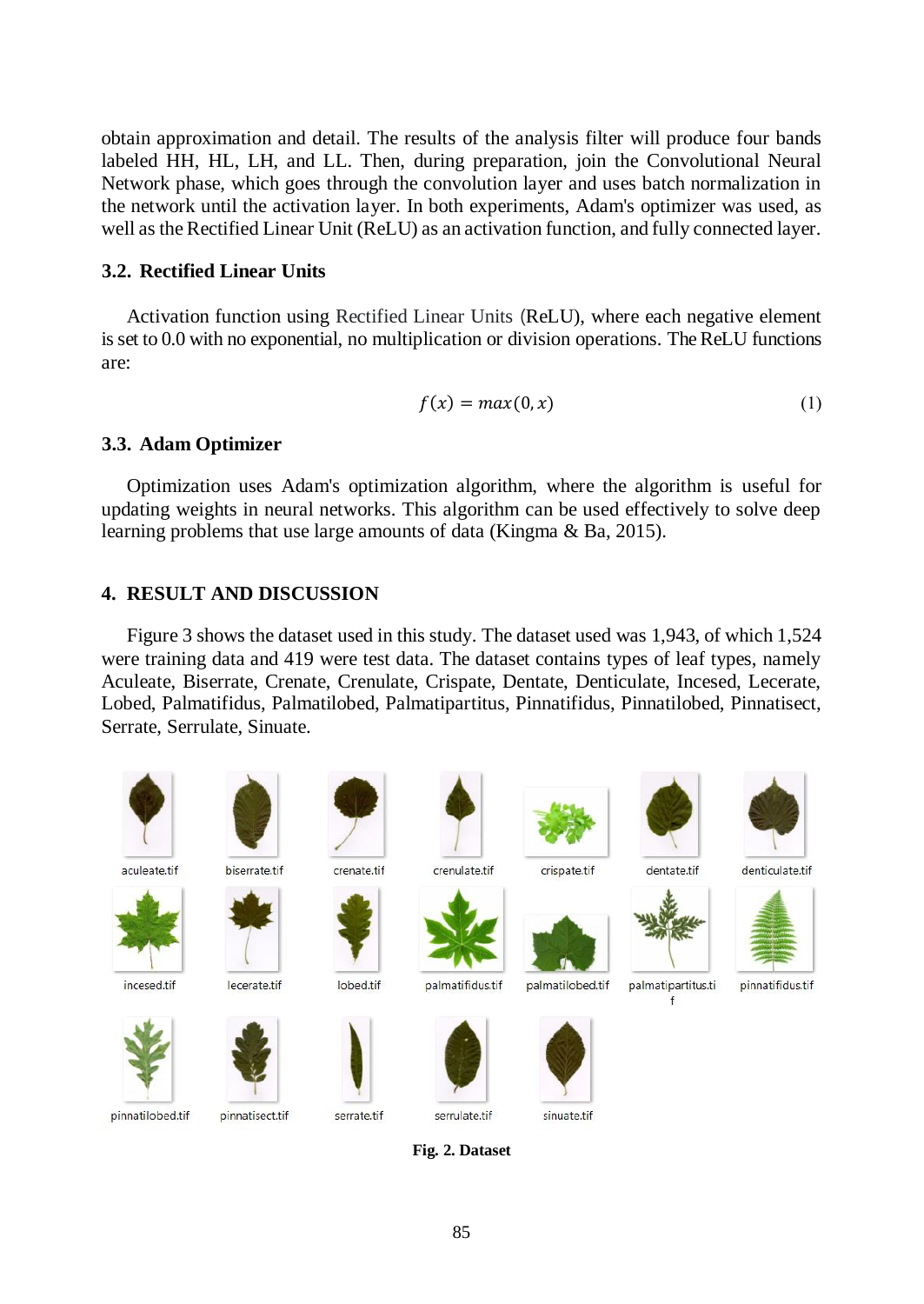Figure 4 show the dataset after being transformed by the wavelet, a series of sub-band images with different resolutions can be obtained. The far left is a low frequency image, the next three images are a horizontal high frequency, a vertical high frequency, and a diagonal high frequency.



**Fig. 4. Wavelet Transformation Results**

The blue line reflects the level of accuracy during training, while the yellow line represents the level of accuracy during testing. The classification results give a value of 97.13% using epochs 100 and batch size 32.



**Fig. 5. Accuracy Graph**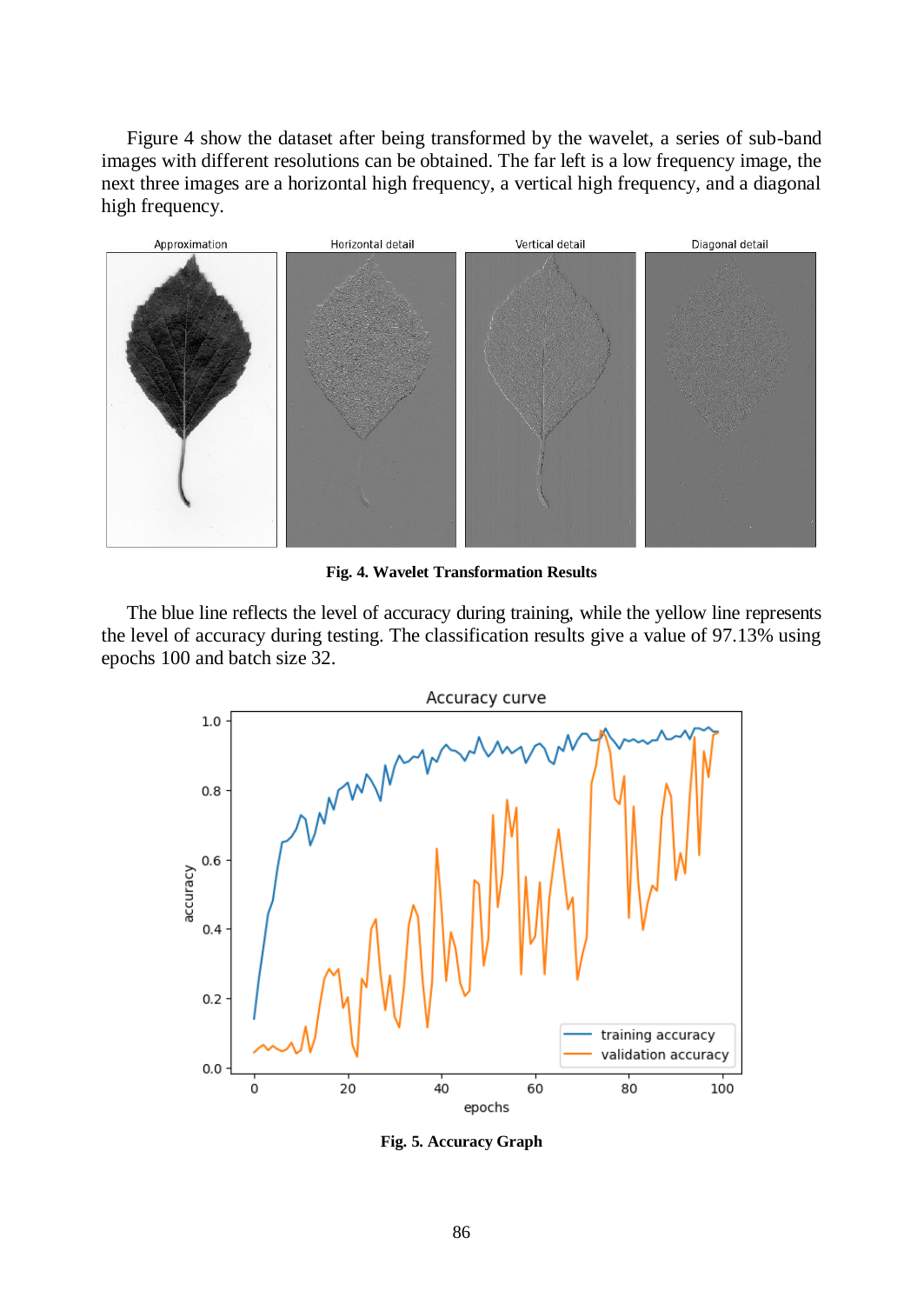

**Fig. 6. Loss Graph**

Based on the results of image classification using the Wavelet Convolutional Neural Network, the results show that the Convolutional Neural Network Wavelet has the best accuracy of 97.13% at epochs 100 and batch size 32. The classification results are higher than previous studies that classified 22 species of weeds and plants using the Convolutional Neural Network with an accuracy of 88% (Dyrmann et al., 2016), classification of plant leaves using the Convolutional Neural Network. with an accuracy of 87.92% (Liu et al., 2019), classification of plant leaves uses hybrid deep learning with an accuracy of 93%.

## **5. CONCLUSION**

Combining Wavelets as a method for denoising image and Convolutional Neural Network using Adam's optimizer as a leaf classification method based on leaf edge and leaf morphological veins can provide good classification results, proven by the level of accuracy 97.13% and loss of 0.7%.

#### **REFERENCES**

- Alimboyong, C. R., & Hernandez, A. A. (2019). An Improved Deep Neural Network for Classification of Plant Seedling Images. *2019 IEEE 15th International Colloquium on Signal Processing & Its Applications (CSPA)* (pp. 217–222). IEEE. https://doi.org/10.1109/CSPA.2019.8696009
- Bouny, L. El., Khalil, M., & Adib, A. (2020). ECG Heartbeat Classification Based On Multi-Scale Wavelet Convolutional Neural Networks. *ICASSP 2020 – 2020 IEEE International Conference on Acoustics, Speech and Signal Processing (ICASSP)* (pp. 3212–3216). IEEE. https://doi.org/10.1109/ ICASSP40776.2020.9054749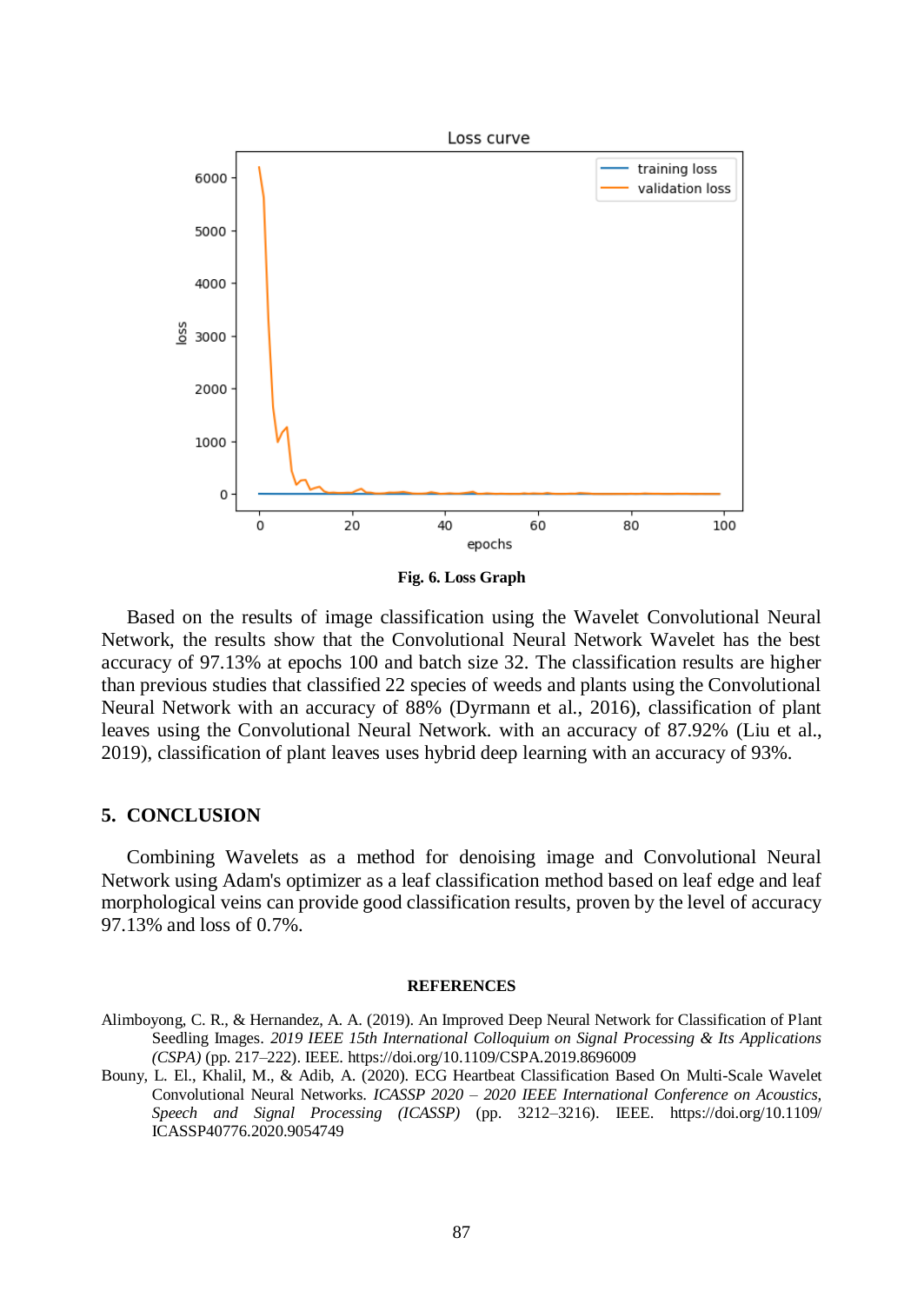- Choi, K. S., Shin, J. S., Lee, J. J., Kim, Y. S., Kim, S. B., & Kim, C. W. (2005). Gradient-Based Learning Applied to Document Recognition. *Biochemical and Biophysical Research Communications*, *330*(4), 1299–1305. https://doi.org/10.1016/j.bbrc.2005.03.111
- Chollet, F. (2017). Xception: Deep learning with depthwise separable convolutions. *Proceedings – 30th IEEE Conference on Computer Vision and Pattern Recognition, CVPR* (pp. 1800–1807). IEEE. https://doi.org/10.1109/CVPR.2017.195
- Dyrmann, M., Karstoft, H., & Midtiby, H. S. (2016). Plant species classification using deep convolutional neural network. *Biosystems Engineering*, *151*(2005), 72–80. https://doi.org/10.1016/j.biosystemseng.2016.08.024
- Fujieda, S., Takayama, K., & Hachisuka, T. (2018). Wavelet convolutional neural networks. In *arXiv: Vol. arXiv:1805*. arXiv:1805.08620.
- Grinblat, G. L., Uzal, L. C., Larese, M. G., & Granitto, P. M. (2016). Deep learning for plant identification using vein morphological patterns. *Computers and Electronics in Agriculture*, *127*, 418–424. https://doi.org/10.1016/ j.compag.2016.07.003
- Gu, J., Wang, Z., Kuen, J., Ma, L., Shahroudy, A., Shuai, B., Liu, T., Wang, X., Wang, G., Cai, J., & Chen, T. (2018). Recent advances in convolutional neural networks. *Pattern Recognition*, *77*, 354–377. https://doi.org/10.1016/j.patcog.2017.10.013
- He, K., Zhang, X., Ren, S., & Sun, J. (2016). Deep residual learning for image recognition. *Proceedings of the IEEE Computer Society Conference on Computer Vision and Pattern Recognition* (pp. 770–778). IEEE. https://doi.org/10.1109/CVPR.2016.90
- Heredia, I. (2017). Large-scale plant classification with deep neural networks. *ACM International Conference on Computing Frontiers 2017, CF 2017* (pp. 259–262). Association for Computing Machinery. https://doi.org/10.1145/3075564.3075590
- Hongqiao, L., & Shengqian, W. (2009). A new image denoising method using wavelet transform. *Proceedings - 2009 International Forum on Information Technology and Applications, IFITA 2009* (1(1), pp. 111–114). https://doi.org/10.1109/IFITA.2009.47
- Kimlyk, M., & Umnyashkin, S. (2018). Image Denoising Using Discrete Wavelet Transform and Edge Information. *2018 IEEE Conference of Russian Young Researchers in Electrical and Electronic Engineering (EIConRus)* (pp. 1823–1825). IEEE. https://doi.org/10.1109/EIConRus.2018.8317461
- Kingma, D. P., & Ba, J. L. (2015). Adam: A method for stochastic optimization. *3rd International Conference on Learning Representations, ICLR 2015 - Conference Track Proceedings* (pp. 1–15). arXiv.org.
- Krizhevsky, B. A., Sutskever, I., & Hinton, G. E. (2012). ImageNet Classification with Deep Convolutional Neural Networks. *Communications of the ACM*, *60*(6), 84–90.
- Lecun, Y., Bengio, Y., & Hinton, G. (2015). Deep learning. *Nature*, *521*(7553), 436–444. https://doi.org/10.1038/nature14539
- Lee, S. H., Chan, C. S., Mayo, S. J., & Remagnino, P. (2017). How deep learning extracts and learns leaf features for plant classification. *Pattern Recognition*, *71*, 1–13. https://doi.org/10.1016/j.patcog.2017.05.015
- Lee, S. H., Chan, C. S., Wilkin, P., & Remagnino, P. (2015). Deep-plant: Plant identification with convolutional neural networks. *Proceedings - International Conference on Image Processing, ICIP* (pp. 452–456). https://doi.org/10.1109/ICIP.2015.7350839
- Liu, J., Yang, S., Cheng, Y., & Song, Z. (2019). Plant Leaf Classification Based on Deep Learning. *Proceedings 2018 Chinese Automation Congress, CAC 2018* (pp. 3165–3169). Xi'an, China. https://doi.org/10.1109/CAC.2018.8623427
- Liu, P., Zhang, H., Zhang, K., Lin, L., & Zuo, W. (2018). Multi-level wavelet-CNN for image restoration. *IEEE Computer Society Conference on Computer Vision and Pattern Recognition Workshops* (pp. 886–895). IEEE. https://doi.org/10.1109/CVPRW.2018.00121
- Mohideen, S. K., Perumal, S. A., & Sathik, M. M. (2008). Image De-noising using Discrete Wavelet transform. *IJCSNS International Journal of Computer Science and Network Security*, *8*(1), 8–11.
- Ramanarayanan, S., Murugesan, B., Ram, K., & Sivaprakasam, M. (2020). DC-WCNN: A Deep Cascade of Wavelet Based Convolutional Neural Networks for MR Image Reconstruction. *Proceedings - International Symposium on Biomedical Imaging* (pp. 1069–1073). IEEE. https://doi.org/10.1109/ISBI45749.2020.9098491
- Scoffoni, C., Rawls, M., Mckown, A., Cochard, H., & Sack, L. (2011). Decline of leaf hydraulic conductance with dehydration: Relationship to leaf size and venation architecture. *Plant Physiology*, *156*(2), 832–843. https://doi.org/10.1104/pp.111.173856
- Simonyan, K., & Zisserman, A. (2015). Very deep convolutional networks for large-scale image recognition. *3rd International Conference on Learning Representations, ICLR 2015 – Conference Track Proceedings* (pp. 1–14). CoRR, abs/1409.1556.